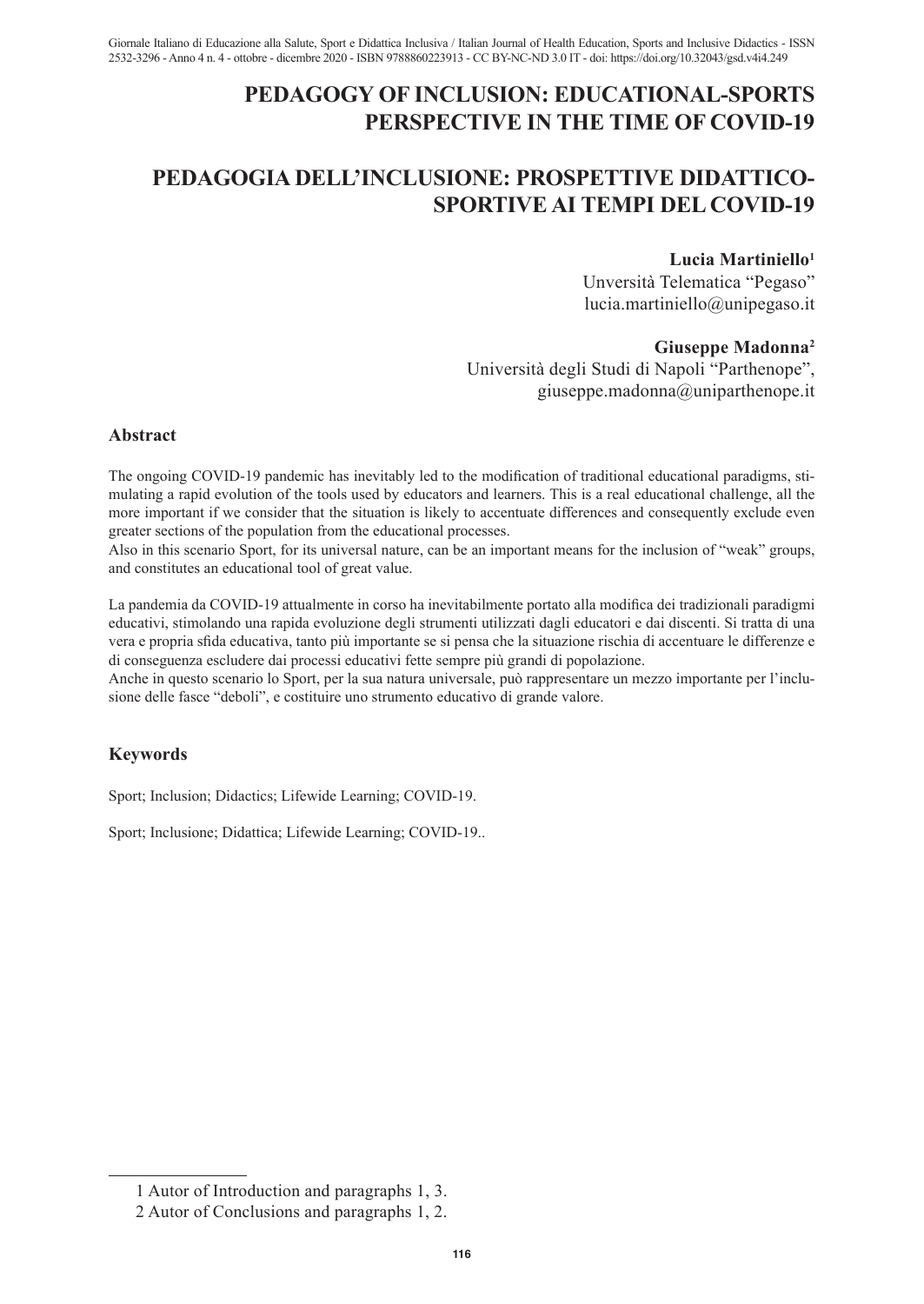#### **Introduction**

Among the most important challenges of pedagogical research, one of the most difficult and at the same time stimulating and recent is to adapt the educational and training model to the historical moment in which we live, assuming, at the same time, what its future evolutions could be: a model that, quoting Franco Cambi, is «descriptive and prescriptive together» (Cambi F., 2009).

Every age brings along with it an evolution of educational paradigms, and in every historical epoch the task of Pedagogy is to solve the problem related to the educational model, adapting it to the needs of the time and setting appropriate training standards.

The current global health emergency linked to the Covid-19 pandemic represents a new challenge for the adaptation of educational processes, already constantly evolving due to an increasingly complex and contradictory society. The risk is that of accentuating differences and excluding large sections of the population from educational processes. In this scenario it is necessary to experiment new educational paradigms, going beyond the «depositary conception of education» (Freire P., 1970) and using new tools: Sport can, in this sense, be a powerful tool for the inclusion of certain "weak" categories, and becomes more and more a versatile teaching medium in a Lifewide Learning perspective.

### **1. The educational/training model at the time of the pandemic**

The Covid-19 pandemic and the worldwide emergency that this event brought with it forced traditional educational institutions to review their educational practices on the fly. The abnormal emergency situation has in fact accelerated a process that would otherwise have occurred with quite different timing. In such a complex and unpredictable situation, the real risk is that of excluding or even abandoning entire categories of recipients of educational processes: there is a danger of adding new categories to those already considered at risk of exclusion before the pandemic, cut off from the scarcity of technological means - for example - or from the lack of specific skills that allow them to follow educational processes.

Against this background, the need for effective inclusive teaching is all the more urgent, and requires appropriate benchmarks, but also openings to alternative forms of action.

In 2020, the International Commission on the Futures of Education of UNESCO published the document "Education in a post-COVID world: Nine ideas for public action": the document highlights how «The global health pandemic has provided a clear picture of existing inequalities-and a clearer picture of what steps forward we need to take, chief among them addressing the education of more than 1.5 billion students whose learning has been hampered due to school closures». It is emphasized as «COVID-19 presents us with a real challenge and a real responsibility». The nine points on which the Commission emphasizes are:

- 1. Commit to strengthen education as a common good. Education is a bulwark against inequalities. In education as in health, we are safe when everybody is safe; we flourish when everybody flourishes.
- 2. Expand the definition of the right to education so that it addresses the importance of connectivity and access to knowledge and information. The Commission calls for a global public discussion -that includes, among others, learners of all ages - on ways the right to education needs to be expanded.
- 3. Value the teaching profession and teacher collaboration. There has been remarkable innovation in the responses of educators to the COVID-19 crisis, with those systems most engaged with families and communities showing the most resilience. We must encourage conditions that give frontline educators autonomy and flexibility to act collaboratively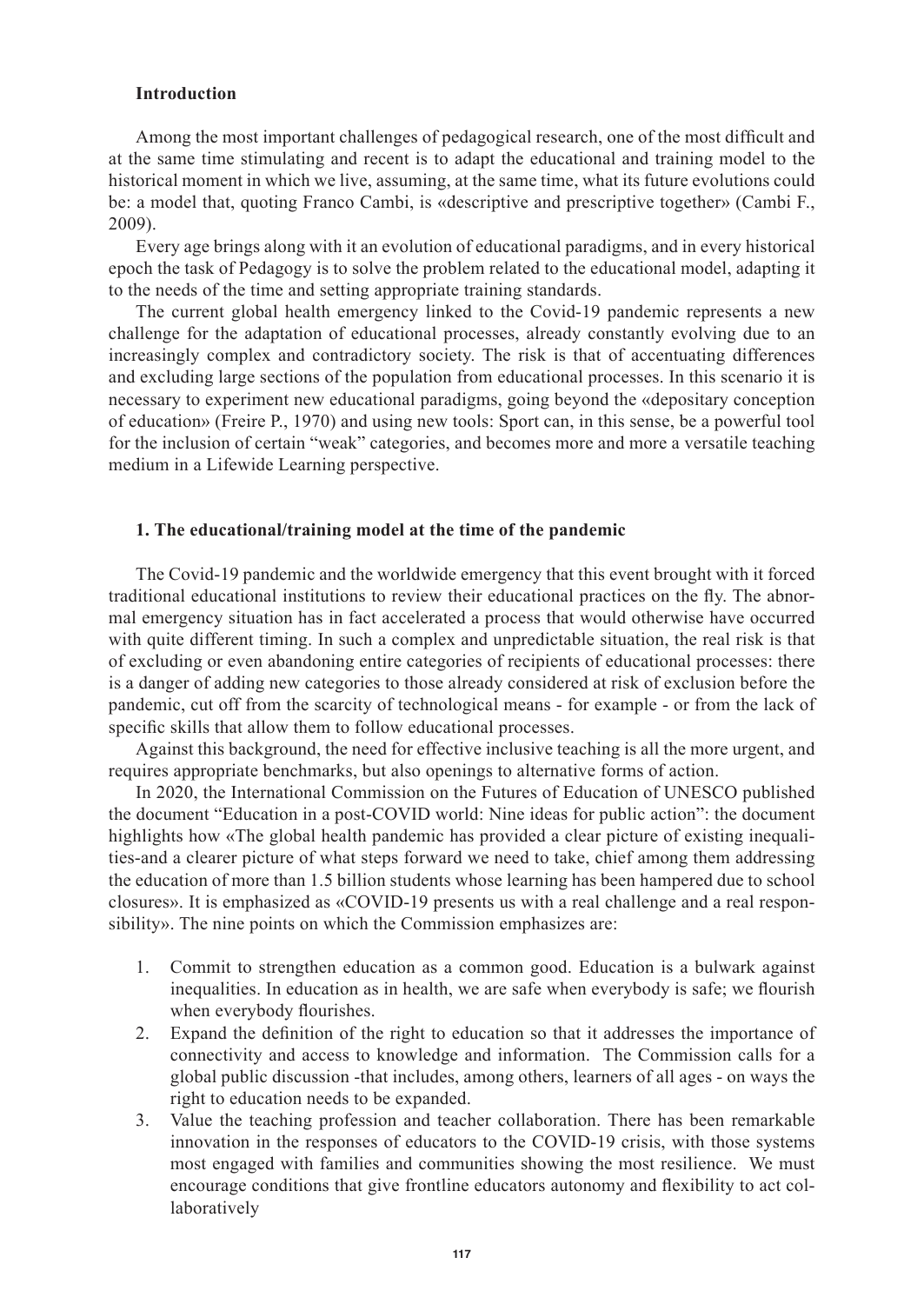- 4. Promote student, youth and children's participation and rights. Intergenerational justice and democratic principles should compel us to prioritize the participation of students and young people broadly in the co-construction of desirable change.
- 5. Protect the social spaces provided by schools as we transform education. The school as a physical space is indispensable. Traditional classroom organization must give way to a variety of ways of 'doing school' but the school as a separate space-time of collective living, specific and different from other spaces of learning must be preserved.
- 6. Make free and open source technologies available to teachers and students. Open educational resources and open access digital tools must be supported. Education cannot thrive with ready-made content built outside of the pedagogical space and outside of human relationships between teachers and students. Nor can education be dependent on digital platforms controlled by private companies.
- 7. Ensure scientific literacy within the curriculum. This is the right time for deep reflection on curriculum, particularly as we struggle against the denial of scientific knowledge and actively fight misinformation.
- 8. Protect domestic and international financing of public education. The pandemic has the power to undermine several decades of advances. National governments, international organizations, and all education and development partners must recognize the need to strengthen public health and social services but simultaneously mobilize around the protection of public education and its financing.
- 9. Advance global solidarity to end current levels of inequality. COVID-19 has shown us the extent to which our societies exploit power imbalances and our global system exploits inequalities. The Commission calls for renewed commitments to international cooperation and multilateralism, together with a revitalized global solidarity that has empathy and an appreciation of our common humanity at its core.

The "Guidelines on the return to school of pupils and students with disabilities of all levels in the school-year 2020-2021", described by SIPES (Italian Society of Special Pedagogy), reiterate some of the recommendations that an inclusive educational action must possess and other specific operational indications. Among these we find:

- promote a differentiated and universal teaching even when it is at a distance or mixed: a teaching that is attentive to the *how,* the *why*, and the *what* of the learning process, according to the principles of Universal Design for Learning and offering multiple forms of involvement, action and expression, and reflection;
- make real and virtual spaces and places accessible in order to enhance and cultivate the well-being of all those who live there. Space must be able to offer positive and resilient opportunities to be seized in freedom despite any limitations imposed by a distance necessary to protect from the health point of view;
- promote reception methods aimed at regenerating dynamics and relational skills inhibited by lockdown;
- provide narrative spaces that allow to attribute meanings to the lived experience and the contingent situation;
- recover, where possible, the pre-health emergency routine and/or establish new routines in accordance with current prevention and safety measures..

In addition to the indications mentioned, it should be noted that the educational/training model has seen a sudden acceleration of the technological transformation already proposed by several authors at the beginning of the 2000s: The changing and multiplication of spaces and times of learning and training naturally also involves the way in which knowledge is disseminated (Sarrracino F., 2007). As a result of the development and spread of the Internet and related technologies, the resources used in training processes also need to be reviewed.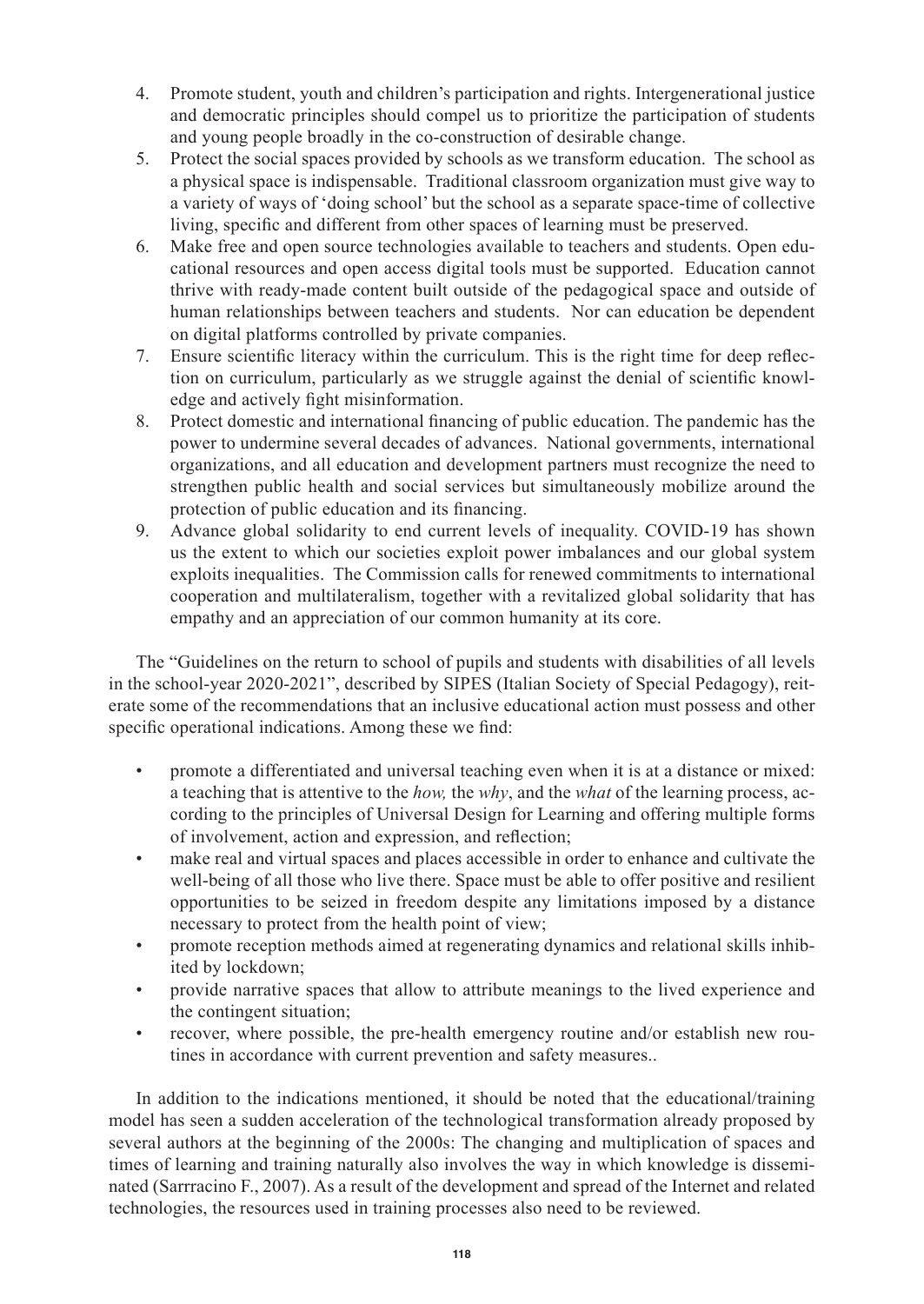#### **2. Sport as a tool to experiment with alternative educational paradigms**

If we are talking about remodulating the tools with which educational strategies are designed and put into practice, it may be useful to evaluate the Sport tool as a laboratory to experiment with new and more inclusive educational paradigms. When we speak of Motor Activity we refer to a discipline that has among its characteristics a universal language, and therefore is particularly recommended in contexts where there is need to overcome linguistic and cultural barriers. And that is why sport is increasingly used in situations of social hardship to improve the Inclusion and Integration of those who would otherwise be excluded because of their conditions of linguistic cultural, economic or social difficulties. Sport is "the most characteristic social phenomenon of today's societies" (Garcia, Ferrando, Puig, Lagardera, 1998). According to Isidori (2019), behind its apparent simple form, sports practice hides a learning process that, despite its complexity, can be learned by anyone, regardless of social and cultural level. This "passepartout" in the learning of sport has meant that in the course of history the recreational activities have been linked to the cultures of different peoples, facilitating intercultural communication. Seen from this point of view, Sport is in effect a universal phenomenon, connected to the true human nature and which has the great advantage of being able to be transmitted and taught in ways that transcend cultural barriers.

It is interesting to analyse the inclusive and educational value of Sport in order to experiment with new educational paradigms that transcend what Paulo Freire defines as the «depositary conception of education». In this conception, in fact, a series of "vertical" relationships develop between the educator and the educating; these relationships, the result of an excessive use of the narrative as the only educational tool, leads to consider the learners as vases to be filled. In Freire's «problematizing» conception, on the other hand, the intentionality of the learner is fundamental: the learner then performs an act of consciousness in the learning process. This overcomes the contradiction of the educator/educatee, and creates a dialogical relationship that favors learning processes. In this way, educators and learners become active subjects of the process. This type of approach is well suited to sports activity: in motor practice, the conscious component of the learning process of the learner is obvious, and the learning environment is often pleasant: optimising this experience in a way that is as inclusive as possible, therefore, can be an important tool in the hands of the trainer.

#### **3 - Between digital divide and alternative solutions**

The Covid-19 pandemic highlighted the need to review and reinvent the didactic approach to motor activity. Suddenly millions of people all over the world have seen the possibility of practicing sport diminish, with consequences on psychophysical health and serious repercussions on life and social relationships.

This situation has made possible a race to use technology to bridge the gap and try to continue to carry out motor activity even outside the usual environments.

"Sports technology has certainly changed the way of the sports experience, with the advent of clothing with wearable technology and fitness trackers, especially in the very popular variant of the fitness watch, through which athletic trainers, professionals and amateur sportsmen and women can monitor their health and physical performance under constant stress" (Di Palma, Cusano, 2020).

However, this does not always increase inclusion, on the contrary, it risks worsening it. Access to the necessary technological means is not in fact the same for the whole population and the result is that not everyone has the same opportunities to use technology. Often the segment of the population that does not have access to technology coincides with that which has problems of inclusion and social integration. In this way, the digital divide prevents social inclusion and integration.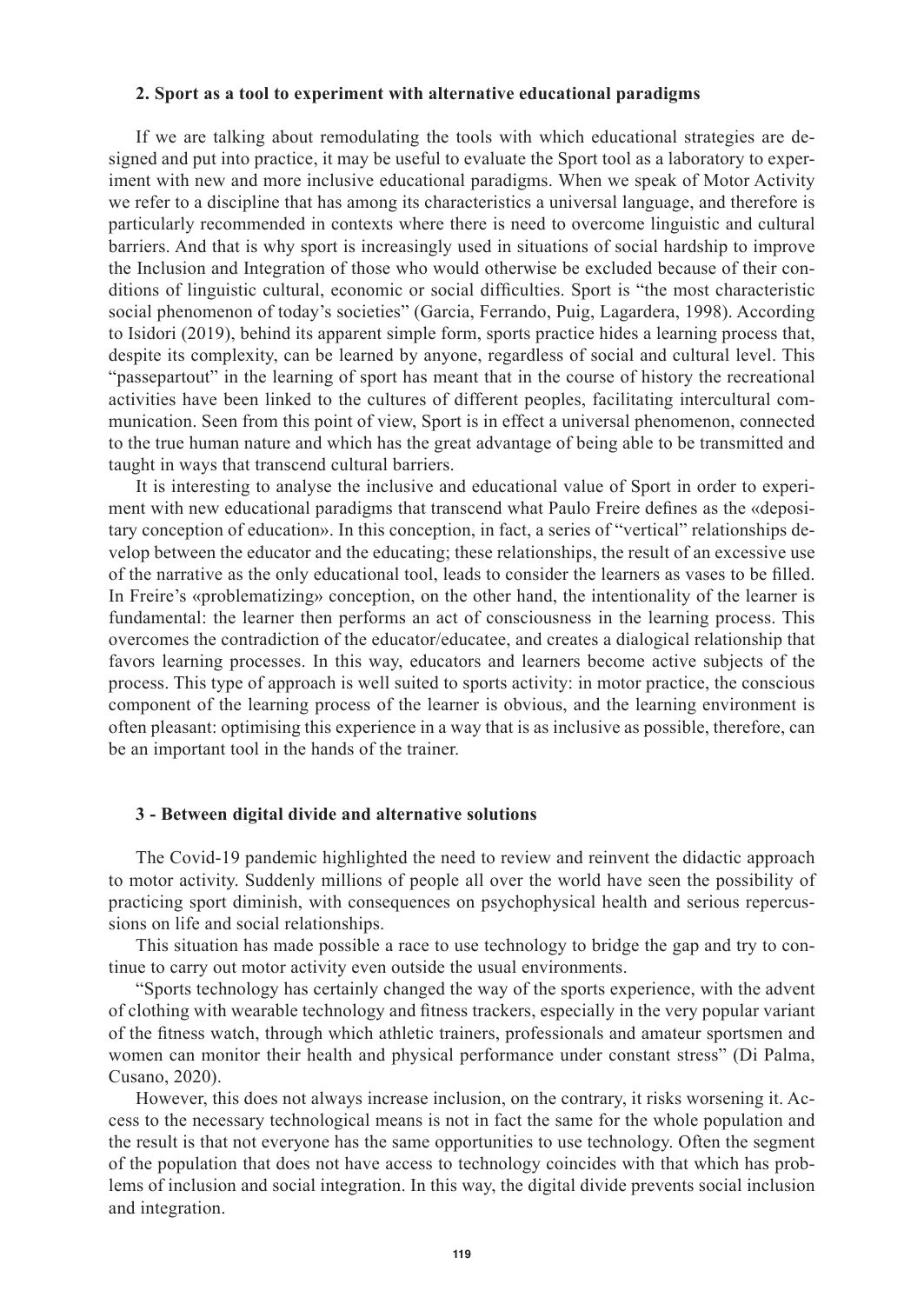According to Casolo, Coco, Sopranzi & Supital (2020), in a scenario in which life habits and the various stages of teaching need to be reviewed, sporting activities must also seek new paradigms: outdoor education can be a valid model to follow

#### **Conclusions**

The Covid-19 pandemic is triggering more than a reflection on what the most appropriate educational tools for the changing needs of trainers and learners could be. In this perspective, it is therefore essential to rethink the educational paradigms, especially to avoid exacerbating disparities and further exclude people who are already in difficult situations. Sport and motor activity, by their nature of universally recognized languages, are privileged inclusive tools. For this reason, in this historical phase they can be considered as laboratories to experiment educational paradigms alternative to the traditional ones, in the light of Lifewide Learning.

The use of technological means for teaching and sports practice, although of great potential, could have the opposite effect, that is, to increase differences and favor exclusion instead of inclusion. It would therefore be advisable, on the one hand, to support students' access to technological means to reduce the digital divide; on the other hand, experimenting with new methods of practicing sport through outdoor education.

#### **References**

- Baroni, F., & Lazzari, M. (2015). Studenti preadolescenti e uso degli strumenti telematici tra scuola ed extrascuola: confronto a tre anni di distanza. In *EM&M Italia 2015: E-learning, Media Education and Moodlemoot-''Teach Different!''*. Genova University Press.
- Bottino, R. (2015). Evoluzione e prospettive nella ricerca in tecnologie didattiche. *La didattica nell'era digitale*, 23-38.
- Brooks, D. C., & Pomerantz, J. (2017). ECAR Study of Undergraduate Students and Information Technology, 2017. *EDUCAUSE*.
- Casolo F., Coco D., Sopranzi S., Supital R.A. (2020), Physical and sports education in the era of COVID-19: between D.I.D. and outdoor education, in Formazione & Insegnamento XVIII - 3 - 2020.
- Coco, D., Casolo F., Supital R. A., Sopranzi S. (2020). L'educazione motoria e sportiva al di là dello schermo: didattica ed esperienze durante il lockdown del Covid-19. Giornale Italiano di Educazione alla Salute, Sport e Didattica Inclusiva / Italian Journal of Health Education, Sports and Inclusive Didactics., 4, 2, 15-25. doi: 10.32043/gsd.v4i2.196
- Corsi, M., Sarracino V. (a cura di) (2011). Ricerca Pedagogica e Politiche della Formazione, Tecnodid Editore, Napoli.
- Di Palma D., Maulini C., Ascione A. (2020). STIMULATE FORMATION IN PRIMARY SCHOOLS THROUGH AN EXPERIMENTAL MOTOR EDUCATION PROPOSAL "FOR ALL". SPORT SCIENCE, vol. 13 (2020)
- Di Palma, D., & Ascione, A. (2020). Experimenting with motor and sports sciences in primary school: Innovative proposals for didactics and evaluation systems. Journal of Human Sport and Exercise, 15(2proc), S162-S172. doi:https://doi.org/10.14198/jhse.2020.15.Proc2.06
- Di Palma, D., & Ascione, A. (2020). TRAINING IN SCHOOL THROUGH MOTOR EDUCA-TION: AN EXPERIMENTAL PEDAGOGICAL PROTOCOL. SPORT SCIENCE, vol. 13 (2020) 1, p. 76-85
- Di Palma D., & Cusano P. (2020). Didactic Innovation, Disability, Sport and Training Evaluation during Covid-19 / Italian Journal of Health Education, Sports and Inclusive Didactics - ISSN 2532-3296 - Anno 4 n. 2 - aprile - giugno 2020 - doi: 10.32043/gsd.v4i2.205.
- Ferrari, L. (2018). *Il digitale a scuola: per una implementazione sostenibile*. FrancoAngeli Editor.